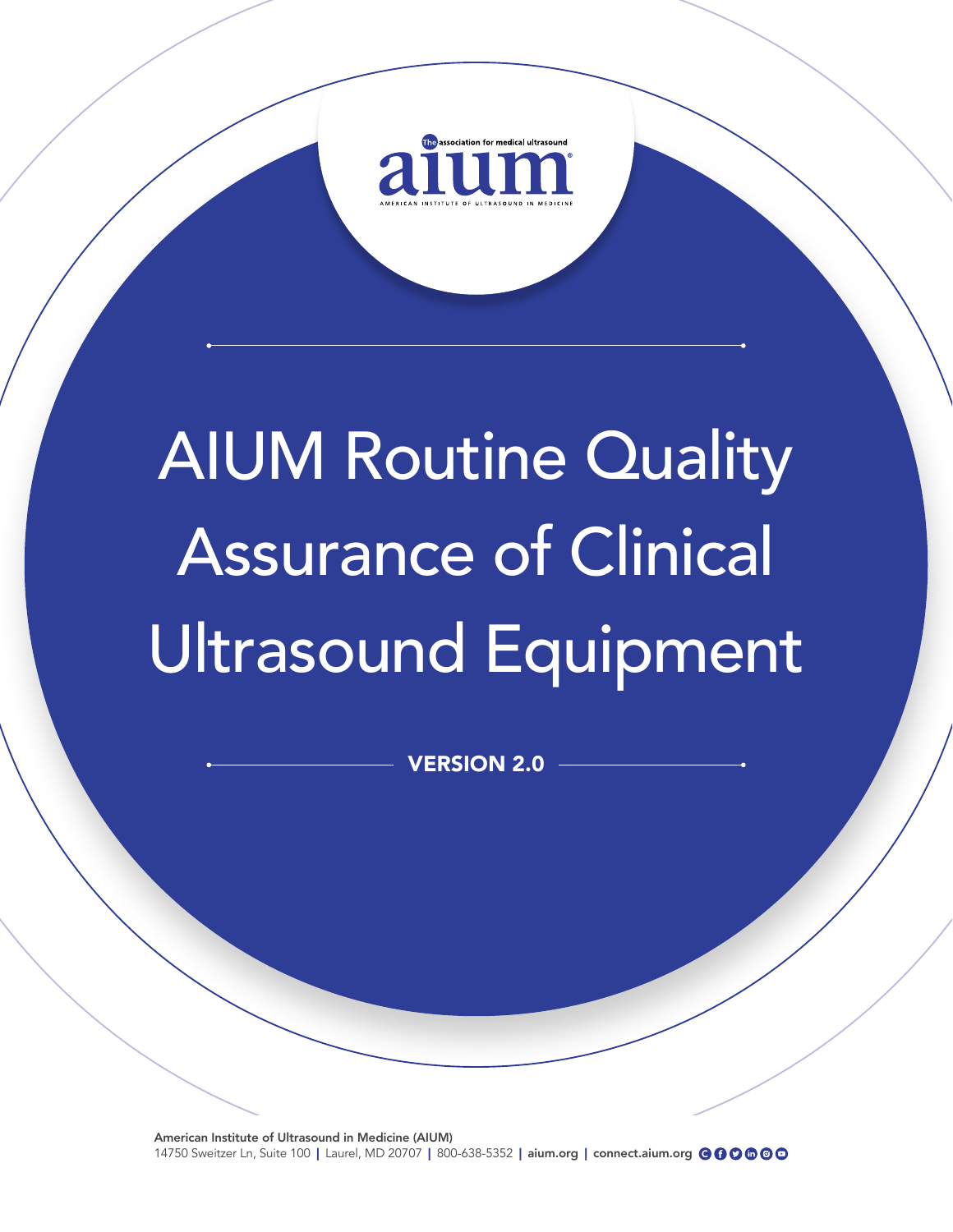### Subcommittee

Cristel Baiu, MS Sun Nuclear Corporation, Middleton, Wisconsin

Brian S. Garra, MD, FAIUM Food and Drug Administration Center for Devices and Radiological Health, Silver Spring, Maryland

Nick Hangiandreou, PhD Mayo Foundation, Rochester, Minnesota

Zheng Feng Lu, PhD University of Chicago, Chicago, Illinois

Ted Lynch, MS CIRS Inc., Norfolk, Virginia

Wayne Moore, MS, FAIUM Acertara, Longmont, Colorado

Donald Tradup, BS, RDMS Mayo Foundation, Rochester, Minnesota

James A. Zagzebski, PhD, FAIUM University of Wisconsin, Madison, Wisconsin With input from Brian Fowlkes, PhD, FAIUM, University of Michigan; Oliver Kripfgans, PhD, FAIUM, University of Michigan; Charles Church, PhD, FAIUM University of Mississippi; and Pengfei Song, PhD, FAIUM University of Illinois at Urbana-Champaign. Special thanks to Therese Cooper, director of accreditation and Haylea Weiss, quality of practice specialist, of the American Institute of Ultrasound in Medicine for their help in formulating this document.

©2020 by the American Institute of Ultrasound in Medicine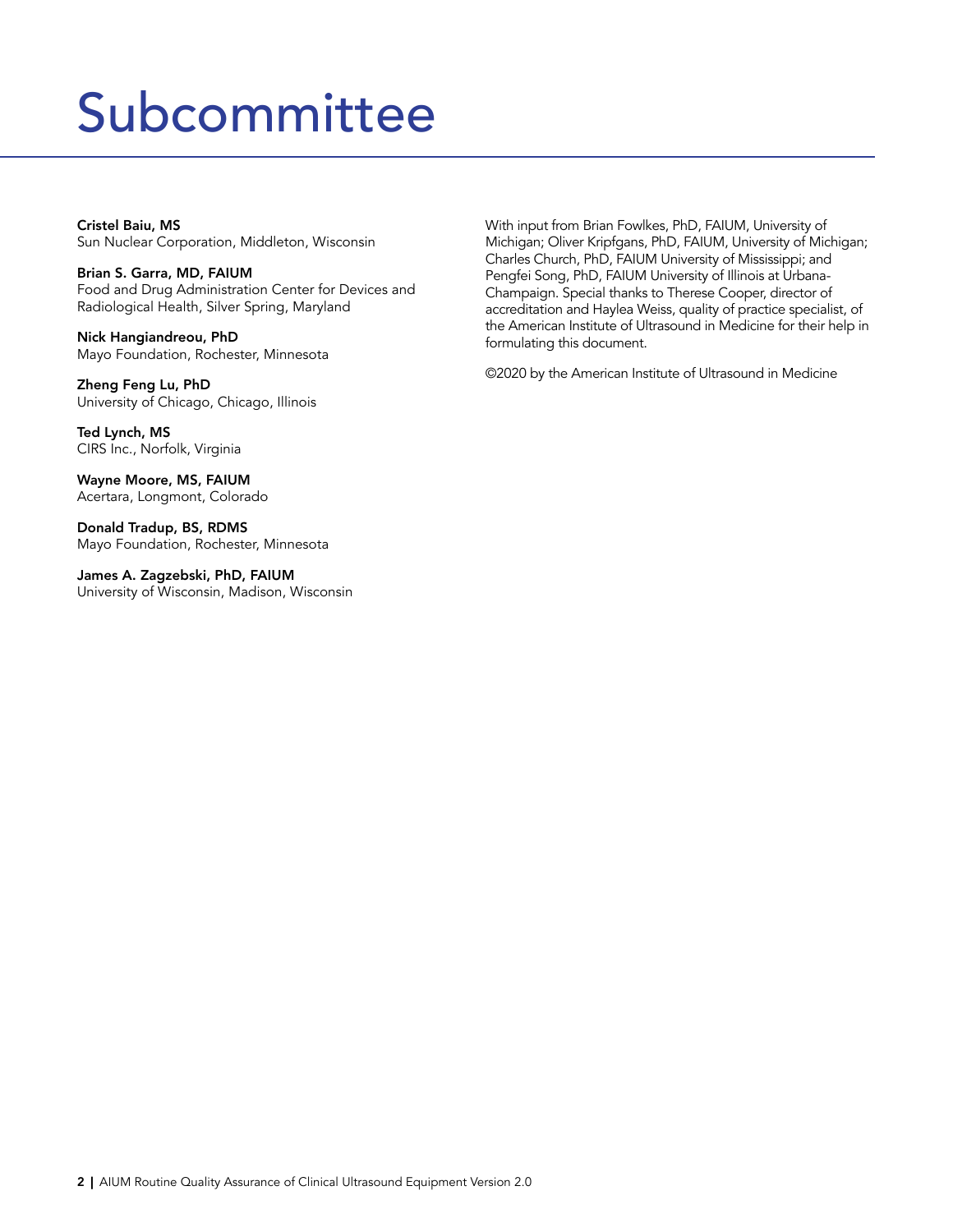### Introduction

This document outlines a basic quality assurance (QA) program for clinical ultrasound facilities, and it sets out procedures and examples for carrying out tests that follow the program. The procedures outlined are intended to address requirements for QA in the clinic set forth by laboratory accrediting agencies, such as the American Institute of Ultrasound in Medicine (AIUM) and the American College of Radiology. Although many accrediting bodies require a QA program to be in place for accreditation, they generally allow flexibility in defining the program. Version 2.0 also includes an example of a data log for reporting and saving results and for maintaining records concerning addressing system faults.

The basic program described herein for routine QA will help detect the most frequent scanner/transducer/display malfunctions that may reduce ultrasound image quality. Quality assurance steps also include safety and cleanliness checks that are followed under good laboratory practice. However, this document does not provide an exhaustive test of factors that measure ultrasound instrument performance. More complete descriptions of ultrasound equipment performance tests are found in the "References" section below.

#### What Is the Purpose of the AIUM Routine Quality Assurance Program?

The purpose of a QA program in medical ultrasound is to ensure that the equipment and clinical practices of a facility are consistently safe and that the information obtained from a clinical ultrasound procedure is as accurate and reliable as can be determined.

This document outlines a basic QA program for clinical ultrasound facilities. Sonographers, physicians, and other technical staff, including medical physicists and biomedical engineers, can carry out these procedures with minimal disruption to the facility.

#### For Whom Is This Document Intended?

The QA procedures outlined in this document address the QA requirements in the ultrasound scan facility as set forth by the AIUM Ultrasound Practice Accreditation Council. This document is intended to assist clinical ultrasound personnel who are setting up and responsible for maintaining an equipment QA program for their facilities as well as technical staff, including physicists and engineers, who contribute to this program.

#### What Tasks Are Involved in Ultrasound QA?

An effective part of a QA program includes tasks that are routinely carried out as good clinical ultrasound practice when preparing for or following up an ultrasound examination or procedure. These include, for example, inspection of transducers for cracks and other physical damage, being

mindful of image nonuniformities caused by dead elements or lens delamination in transducers, and taking steps to ensure proper cleaning and disinfection of equipment and scan rooms.

In addition, ultrasound QA includes periodic tests designed to evaluate various aspects of equipment performance.<sup>1-5</sup> Individuals trained to carry out these tests and interpret the results are the most effective for these tasks. If a qualified medical physicist or biomedical engineer is available, this individual could help organize and carry out these periodic tests. This can be done in partnership with a designated QA sonographer.

#### Who Should Be in Charge of the QA Program?

The AIUM recommends that clinical facilities appoint an individual to be responsible for the program. A sonographer, physician, medical physicist, or biomedical engineer who is trained in ultrasound QA procedures may be designated to organize and run the program, including maintaining records.

#### Personnel Identified in This Document:

- Sonographer, physician, or other qualified ultrasound system user
- Housekeeping
- Environmental, health, and safety
- Medical physicist, biomedical engineer, or designated QA personnel

The tables in the "Routine QA Requirements" section below identify roles for each individual or group.

#### What Is the Equipment Manufacturer's Role?

The ultrasound equipment manufacturer provides valuable resources for the design of a clinical QA program. Most manufacturers provide a list of recommended QA procedures in the operator's manual for each machine and transducer. If available, this list should be consulted when designing a clinical QA program. The operator's manual provided by the manufacturer usually contains information on equipment operation and safety and cleaning methods, including recommendations for cleaning and disinfecting ultrasound transducers.

Parts of a QA program are sometimes achieved through a preventive maintenance plan associated with the ultrasound manufacturer or other technical representatives. Additionally, some ultrasound systems can be tested online via remote connections to the manufacturer's facility or the Cloud. If any of these are available, they can be a useful part of a routine QA program. It is important to verify, however, that the periodic tests described below under "Routine QA Requirements" are carried out.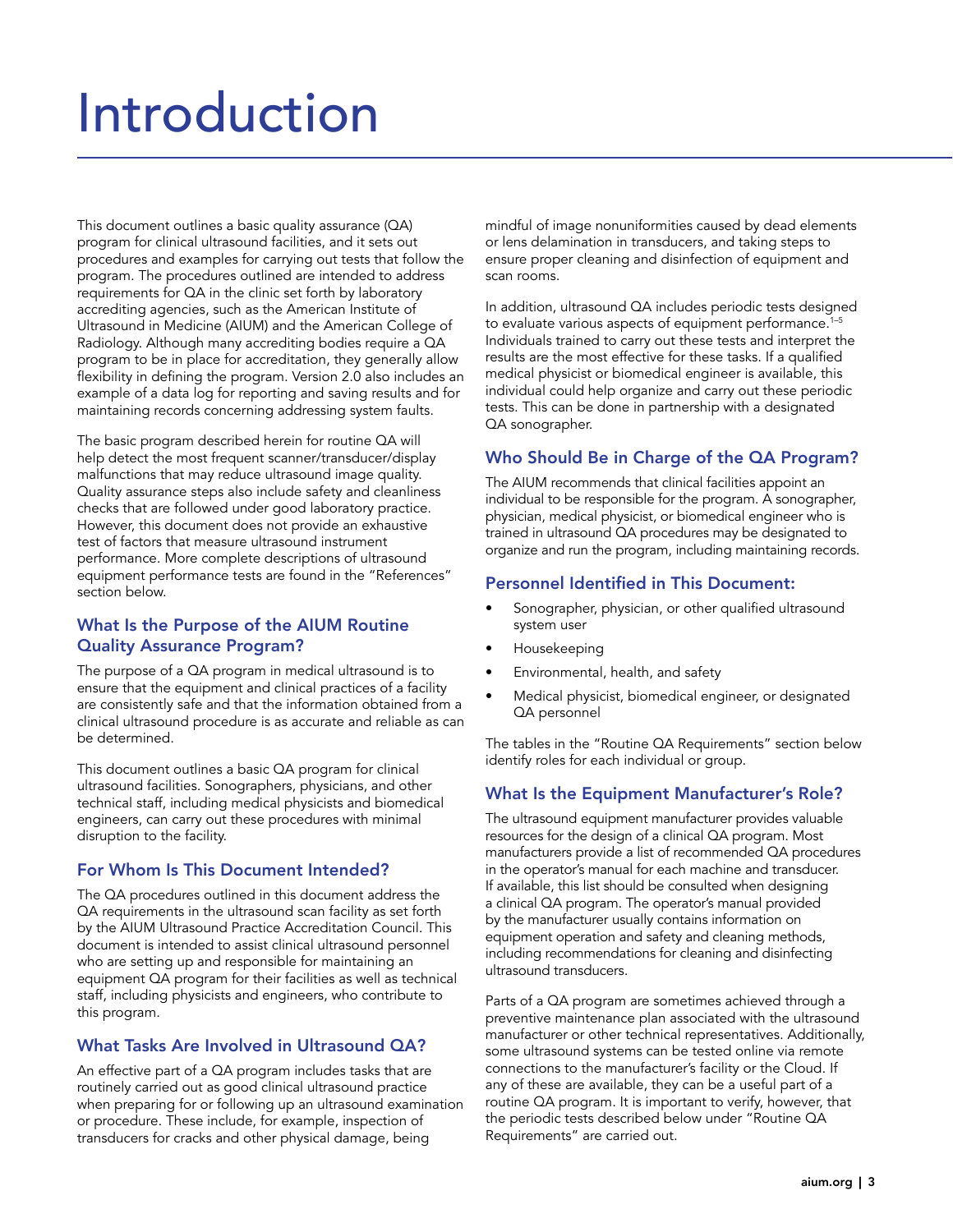In addition to this support, electronic transducer testing routines implemented by the manufacturer are becoming available on many scanners based upon the Food and Drug Administration ultrasound guidance document ("Marketing Clearance of Diagnostic Ultrasound Systems and Transducers").<sup>6</sup> These are discussed below under "Transducer Tests."

#### What Types of Equipment and Operating Modes Are Covered?

Periodic QA test procedures listed in this manual are for ultrasound machines operating in a grayscale imaging mode. However, because recommended tests emphasize the performance and integrity of the transducer, the test results apply to a limited degree to performance in other scanning modes, including color and duplex Doppler and shear wave elastography.

#### Transducer Tests

Modern array transducers contain a large number of transducer elements, all of which must operate satisfactorily to obtain the most effective imaging performance from the ultrasound machine. Frequently, an individual element or a group of elements in an array may become nonfunctional because of damaged electrical connections, lowered sensitivity of the element(s), partially detached matching layer or lens materials, or reduced performance of specific electrical circuits in the machine.<sup>7,8</sup> So-called "dropout" of individual elements or groups of elements in the transducer is a frequent source of ultrasound equipment malfunction,<sup>5</sup> and sonographers, physicists, and engineers must be alert for this problem.

Obvious cases of transducer malfunction sometimes can be detected by sonographers when imaging a patient. Anytime transducer damage is suspected, for example, if it has been accidentally dropped, it is recommended that the transducer be tested for element dropout, as well as physical damage, before being used clinically. This can be done by imaging a uniform section of a phantom and inspecting the B-mode image, looking for subtle, and not so subtle, shadows that project from the transducer surface into the imaging field. The analysis may be done either subjectively or using image analysis techniques that have been developed for this purpose.

Following the United States Food and Drug Administration guidelines,<sup>6</sup> it is becoming increasingly common for ultrasound equipment manufacturers to include transducer test software routines on the system itself. When these test modes are available, users should develop an understanding of the methods for implementing them and how to interpret the results such software routines provide. A future version of this guide may address this in more detail.

An important component of a QA program is periodic testing to identify flaws in each ultrasound transducer used with a machine. Periodic QA tests should include inspection of all ultrasound transducers and connecting cables for damage to the housing, cable covering, and scan surface. In addition, they should include tests for element dropout using a phantom (see below) or other test modality. The latter includes special transducer testing devices<sup>9</sup> and, when available, transducer test routines provided directly on the machine.

#### What Is the Role of Phantoms?

Although daily QA steps done by sonographers do not require a phantom, more detailed checks of image display and performance are best done using a phantom or other test device. With a tissue-mimicking phantom, periodic test results are compared with initial baseline results of machine or transducer performance.

The baseline results are obtained either when a machine is accepted or when the QA program is initiated. Records are maintained of baseline and periodic test results, and Goodsitt et al<sup>2</sup> provide examples of forms for this purpose. Another example of a form that includes checks of cleanliness and safety is included below. Goodsitt et al $^2$  also list tolerance and action levels that guide clinical users if periodic QA test results vary from baseline levels. Equipment manufacturers may also recommend tolerance levels for some tests.

Users should follow the phantom manufacturer's guidelines when storing and caring for their phantoms. Phantoms have been known to deteriorate over time, so it is important to follow the phantom manufacturer's recommendation for certification or recertification schedules. It is recommended that the date of production and dates of recommended recertification of a phantom's properties be clearly indicated on the device.

#### Are There Computational Tools Available to Analyze Results of Ultrasound QA tests?

Some assessments of system and transducer performance using phantoms yield images that are interpreted subjectively, so test results depend on user judgment and experience. More objective interpretation of images that are obtained to evaluate parameters such as the maximum depth of penetration (DOP) can be done using computer algorithms. Several groups, including the American Association of Physicists in Medicine and the International Electrotechnical Commission,4 have described algorithms to be used with phantom data. These resources can be consulted if facilities are planning to follow these approaches. In addition, some test routines that aid in deriving objective performance results are available commercially.<sup>10</sup> Reports showing experience with objective analyses have been published.11,12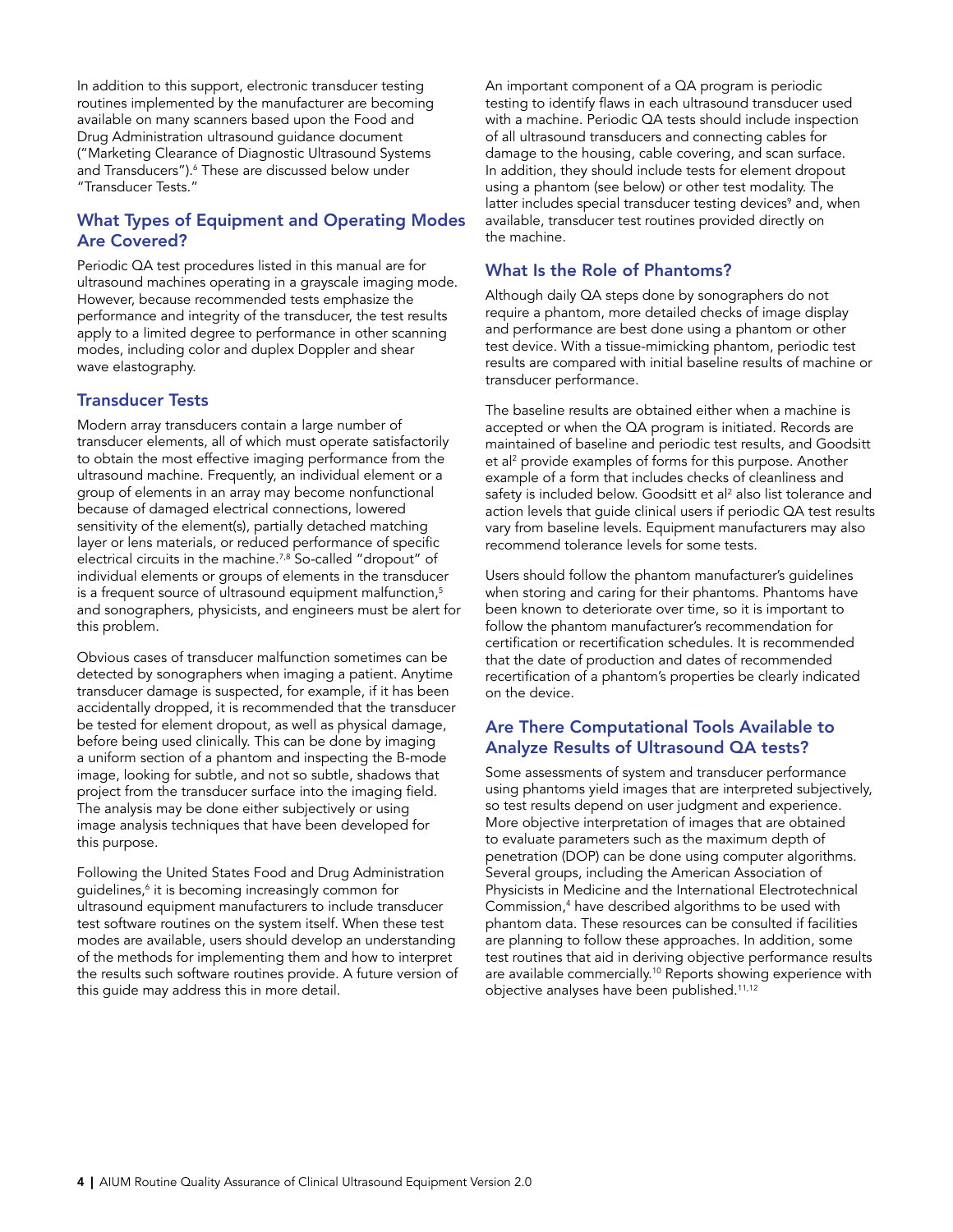#### Frequency of Tests

We recommend that equipment operators become familiar with the QA tasks listed in the lists below. In particular, those listed as "daily" are routine tasks that trained sonographers follow to help ensure patient safety and proper equipment operation. Less frequently performed "periodic" tests, such as phantom target detection, overall sensitivity, and close inspection of transducers, are done by medical physicists, biomedical engineers, or on-site personnel trained to perform QA tests. The AIUM recommends that such periodic tests be done at least annually, and the lists below follow this recommendation. Other groups, such as the American College of Radiology, may require more frequent performance testing, and users should follow the recommended frequency as indicated by their accrediting agencies.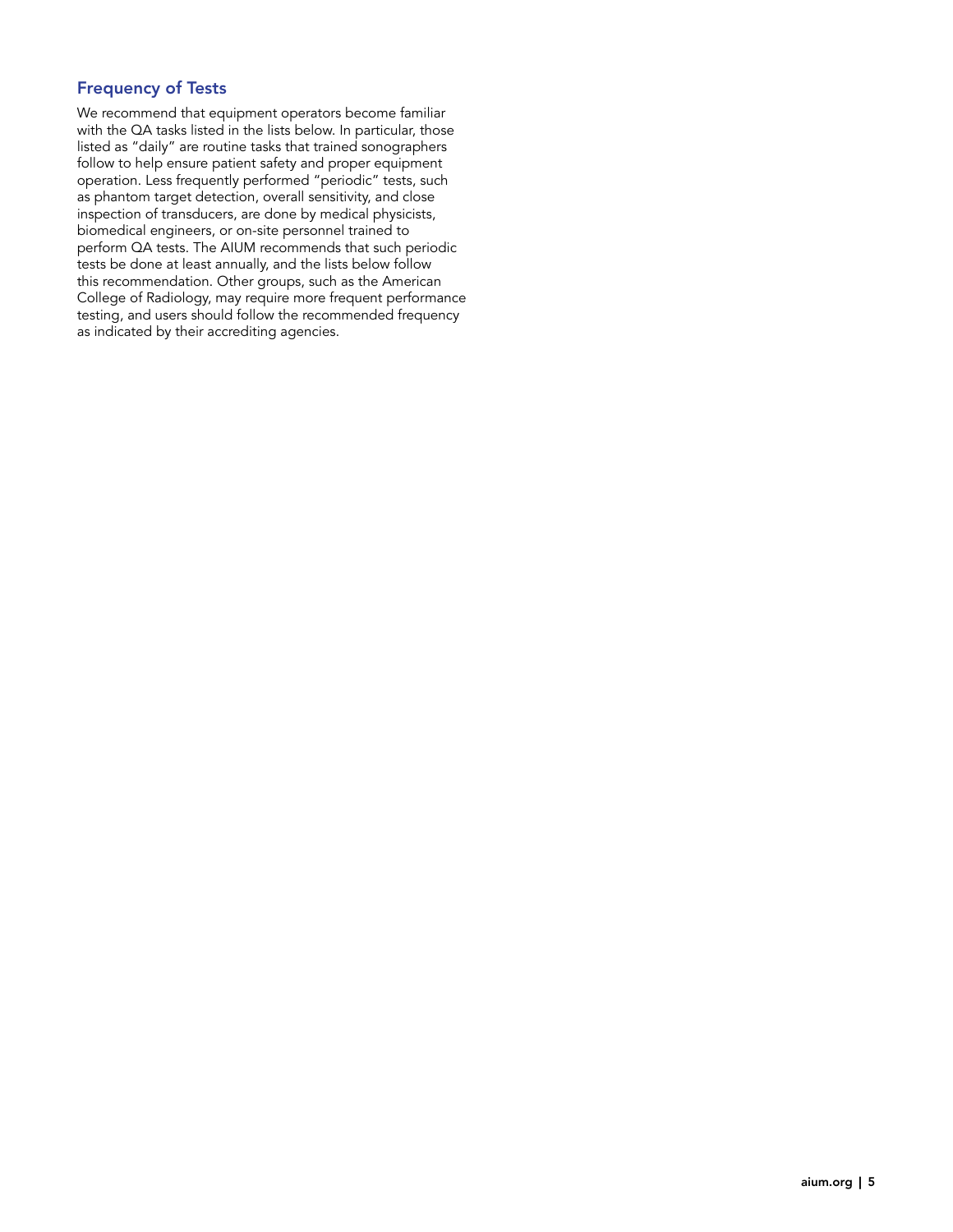## Routine Quality Assurance Requirements

The AIUM Routine Quality Assurance Program addresses 2 practice components:

Section A: Cleanliness and Safety lists routine checks and procedures carried out on a regular basis by the sonographer to ensure cleanliness and safety of scanning equipment. Sonographers also can readily detect some equipment malfunctions, such as extensive element dropout in array transducers. Quality assurance checks routinely done by the sonographer are listed here.

Section B: Image Display and Performance includes basic practical procedures to identify some malfunctions and to make sure the equipment operates consistently at its expected level of performance.

When equipment physical or operational irregularities are observed, notify the individual responsible for your QA program for follow-up according to program protocols.

#### DESIGNATED PERSONNEL

a Sonographer, physician, or other qualified ultrasound system user

bHousekeeping

 $^\mathrm{c}$ Environmental, health, and safety

dMedical physicist, biomedical engineer, or designated QA personnel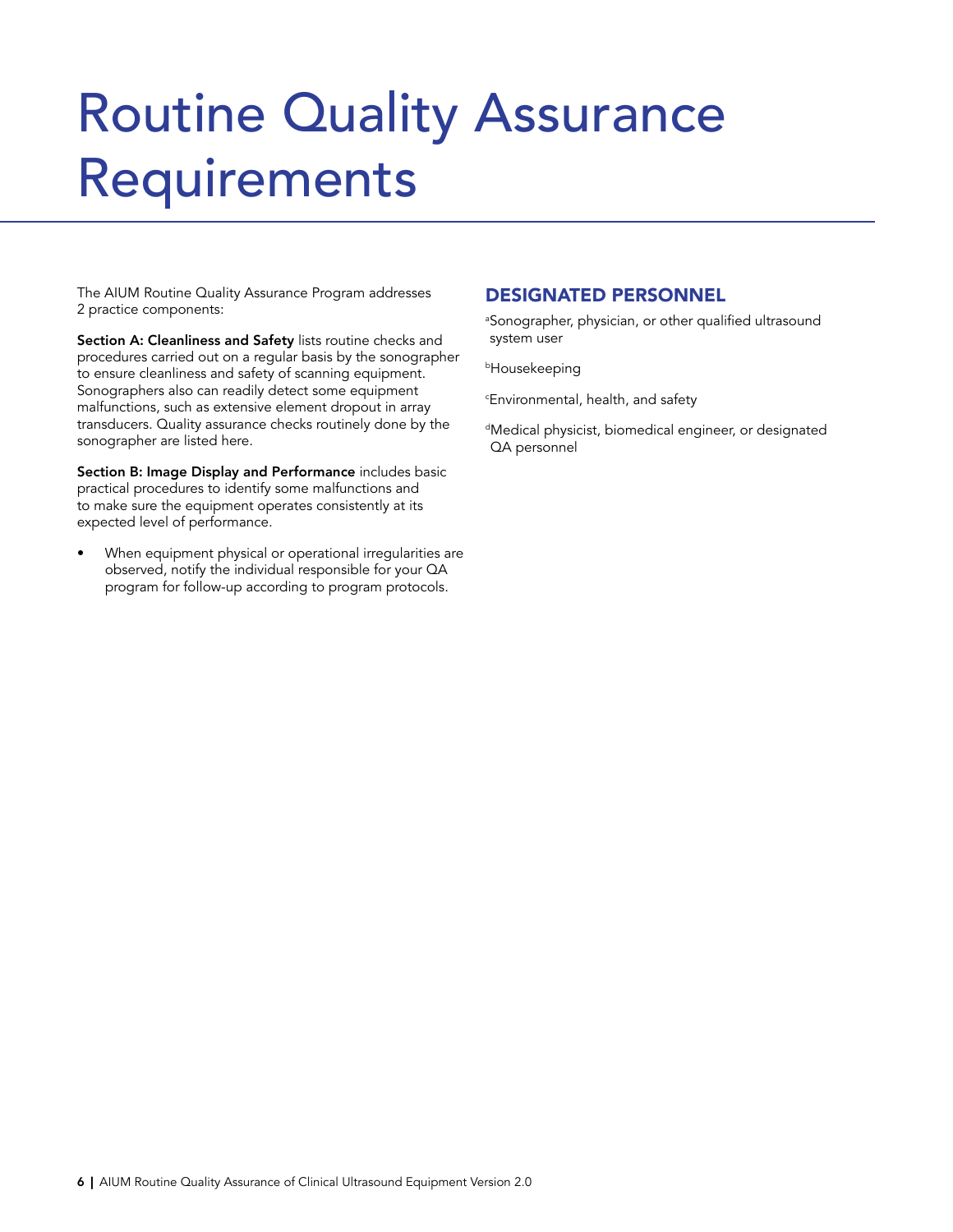## Section A: Cleanliness and Safety

|                                                                                                                                                                    | <b>IMMEDIATELY</b> | AT THE END<br><b>OF EACH</b><br><b>EXAMINATION</b> | <b>DAILY</b>              | <b>WEEKLY</b> | <b>MONTHLY</b> | <b>ANNUALLY*</b> |
|--------------------------------------------------------------------------------------------------------------------------------------------------------------------|--------------------|----------------------------------------------------|---------------------------|---------------|----------------|------------------|
| Clean any spill of bodily fluids<br>or hazardous materials. <sup>a-c</sup>                                                                                         | X                  |                                                    |                           |               |                |                  |
| Clean gel from transducers<br>and ultrasound machine<br>control panels. <sup>a, 13</sup>                                                                           |                    | X                                                  |                           |               |                |                  |
| Disinfect transducer. <sup>a, 13</sup>                                                                                                                             |                    | X                                                  |                           |               |                |                  |
| Check transducer cables<br>for damage. <sup>a</sup>                                                                                                                |                    |                                                    | $\boldsymbol{\mathsf{x}}$ |               |                |                  |
| Check transducer for<br>cracks, separations, and<br>discolorations. <sup>a</sup>                                                                                   |                    |                                                    | X                         |               |                |                  |
| Clean monitors and inspect<br>for cracks. <sup>a</sup>                                                                                                             |                    |                                                    | X                         |               |                |                  |
| Check for any damage to<br>power cords or picture<br>archiving and communication<br>system (PACS) connections. <sup>a</sup>                                        |                    |                                                    | X                         |               |                |                  |
| Identify and report improper<br>operation of switches or knobs<br>on machine console. <sup>a</sup>                                                                 |                    |                                                    | $\boldsymbol{\mathsf{x}}$ |               |                |                  |
| Identify and report any<br>burned-out indicator lights. <sup>a</sup>                                                                                               |                    |                                                    | X                         |               |                |                  |
| Clean rooms for dust, dirt, and<br>infection control. <sup>b</sup>                                                                                                 |                    |                                                    | X                         |               |                |                  |
| Clean dust from machine<br>console air filters. <sup>a</sup>                                                                                                       |                    |                                                    |                           | x             |                |                  |
| Check machine for dents and<br>other damage. <sup>a</sup>                                                                                                          |                    |                                                    |                           | X             |                |                  |
| Thoroughly clean ultrasound<br>machine console and<br>other equipment in the<br>examination room. <sup>a</sup>                                                     |                    |                                                    |                           |               | X              |                  |
| Inspect keyboards, control<br>knobs, monitors, and air filters<br>for cleanliness, operation<br>of indicator lights, and<br>functioning of trackball. <sup>d</sup> |                    |                                                    |                           |               |                | X                |
| Inspect mechanical integrity of<br>the system, including wheels<br>and wheel locks and security of<br>attached accessories and cords. <sup>d</sup>                 |                    |                                                    |                           |               |                | X                |

\*To be included in the Annual Ultrasound QA Tests report; see the suggested report form below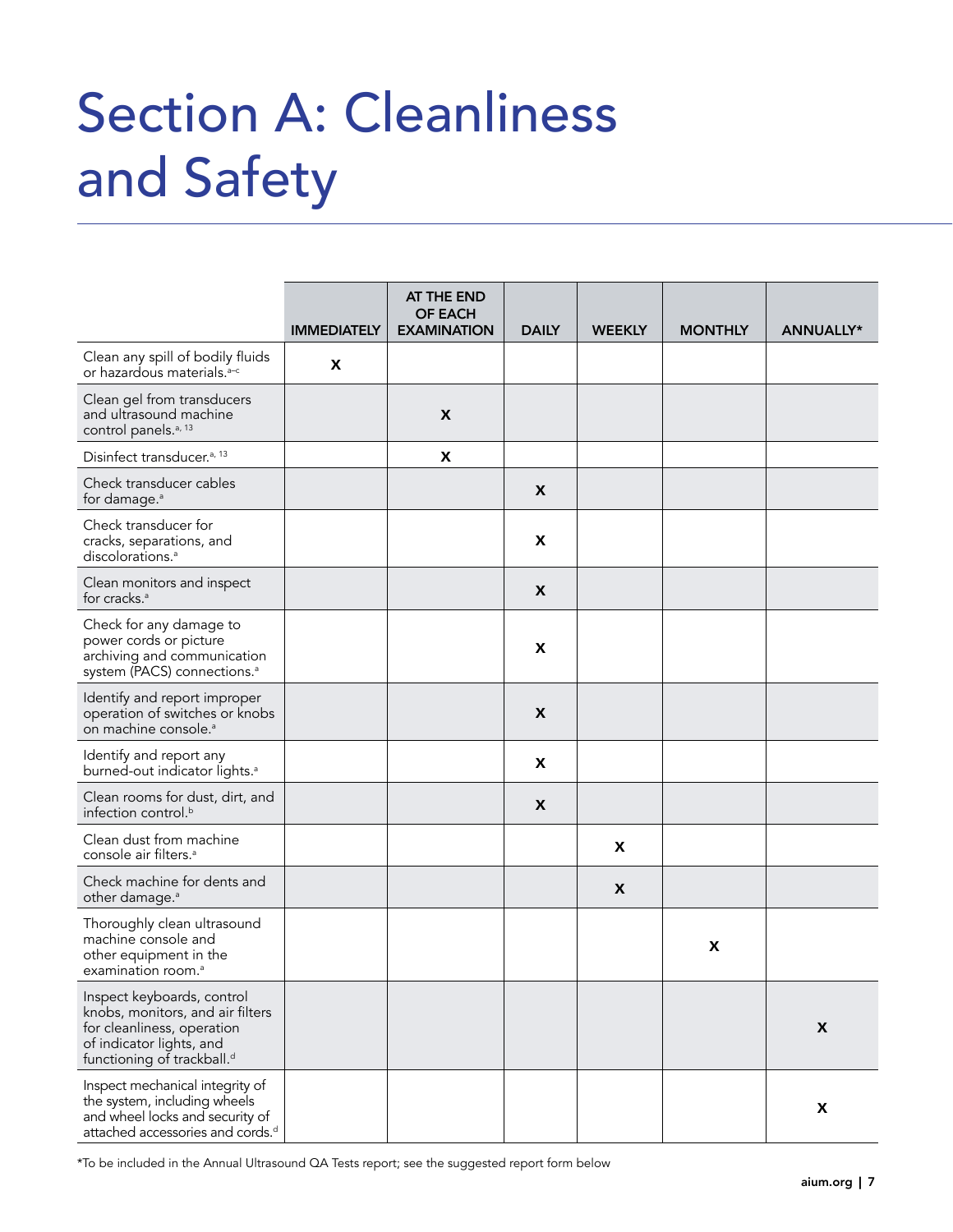## Section B: Image Display and Performance

|                                                                                                                                                                                | <b>DAILY</b> | <b>ANNUALLY</b> |
|--------------------------------------------------------------------------------------------------------------------------------------------------------------------------------|--------------|-----------------|
| During routine scanning, visually assess images for vertical shadows and streaks<br>commonly caused by dead elements or a delaminated lens in the transducer. <sup>a, 14</sup> |              |                 |
| Check brightness and contrast controls. <sup>d</sup>                                                                                                                           |              |                 |
| Confirm machine monitor settings are at calibration points used for setting up primary<br>image display workstations (i.e. PACS displays) and/or hard copy devices.            |              |                 |

#### Assess monitors and grayscale setup.<sup>d</sup>

Materials: Stored TG18-QC (preferred) or Society of Motion Picture and Television Engineers (SMPTE) test pattern in the ultrasound scanner. If an SMPTE or TG18-QC pattern is not available on the scanner, the vendor should be contacted, as it can provide these test patterns on request.

#### Evaluate:

- 1. Display the TG18-QC (Figure 1, Top) or the SMPTE (Figure 1, Bottom) test pattern stored in the ultrasound machine.
- 2. Verify that:
	- The 0%–5% transition and the 95%–100% transitions are visible (arrows);
	- All line-pair patterns are distinct at center and corners;
	- The grayscale ramp is smooth (TG18 pattern only).
- 3. Send this image to the PACS network and repeat step 2 to verify that there is consistency between the scanner display and the PACS display.
- 4. Record results (see page A of the attached Report Form for an example of data to be recorded).



Figure 1, Top. TG18-QC.



Figure 1, Bottom. SMPTE test pattern.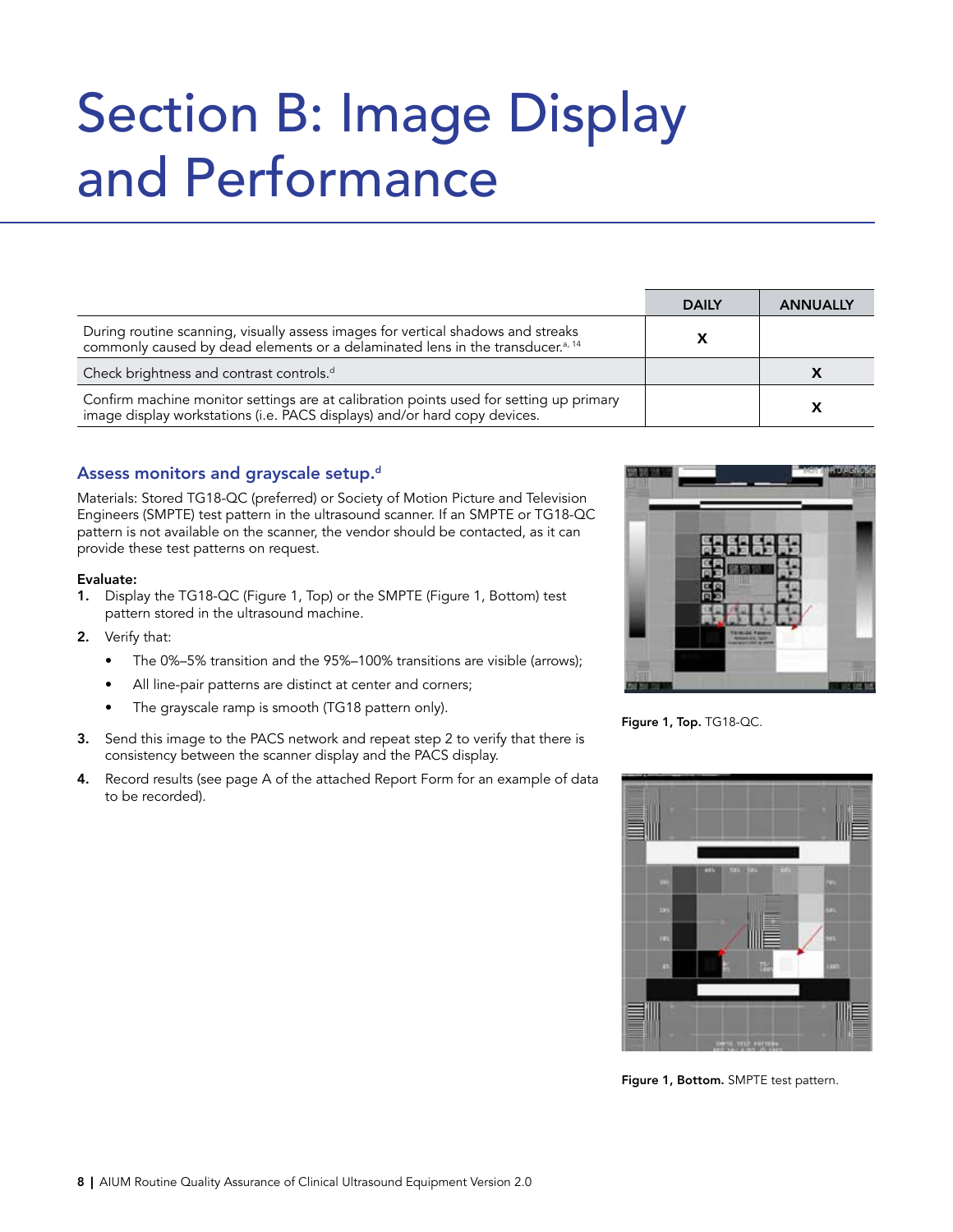#### Assess cables, housing, and transmitting surfaces of each transducer.<sup>d</sup>

1. Confirm there are no cracks, separations, or discolorations.

Assess transducer uniformity for each transducer.<sup>d</sup> Materials: Phantom

#### Adjust system settings:

- 1. Disable spatial compound imaging (cross beam; sonoCT; Sie Clear; etc). Note: See system's user manual for instructions on disabling.
- 2. Apply an appropriate depth setting that provides good spatial detail for the transducer being tested (frequency and type of transducer dependent).
- 3. For systems having a user-controlled transmit focus, use a single transmit focal depth.
- 4. Adjust sensitivity (output, gain, and dynamic range) to produce an image with a uniform gray level.
- 5. Use maximum persistence (frame-averaging) settings.

#### Evaluate:

- 1. Scan a uniform region of the phantom. Be sure the transducer is fully coupled with acoustic gel to the phantom surface, with no gaps, etc.
- 2. Look for shadows emanating from the transducer surface.
- 3. Rate the transducer 1, 2, 3, or 4 (Figures 2–5; see rating criteria below).
	- *•* Transducers rated "1" (no visible flaws) or "2" (1 or 2 minor flaws): Still operational
	- *•* Transducers rated "3": Place on a "replace when possible" list, and use with caution.
	- *•* Transducers rated "4": Immediately remove from service.









Figure 3. Transducer uniformity rating = "2." One or 2 minor nonuniformities are present; generally, the transducer is classified as "watch and wait" and is still usable. (From *AIUM Quality Assurance Manual for Gray Scale Ultrasound Scanners*. 1 )



Figure 4. Transducer uniformity rating = "3." This rating is given when there are 3 or more minor nonuniformities or 1 or more major flaws, as in this example; although the transducer can be operated, users should plan to replace it. Avoid Doppler beams that project from the dead element region.



Figure 5. Transducer uniformity rating = "4." Sufficient damage exists to replace the transducer. This transducer was taken out of service immediately after QA testing.

When a rating of "3" or "4" is found, it is useful to check whether the fault is due to poor coupling or to an air bubble, etc. When the location of the shadow is fixed as the transducer is moved, it is likely due to bad elements. Also, it may be useful to disconnect the transducer from the scanner and reconnect it in the same port to verify that the shadow is not due to dust, etc, in the connector or port. If the shadow persists, try connecting the transducer to a different port or even a different scanner when available to see if the issue is with the port on the scanner, as opposed to the transducer. Also, flex the transducer cable while viewing the artifact to see if the cable is defective.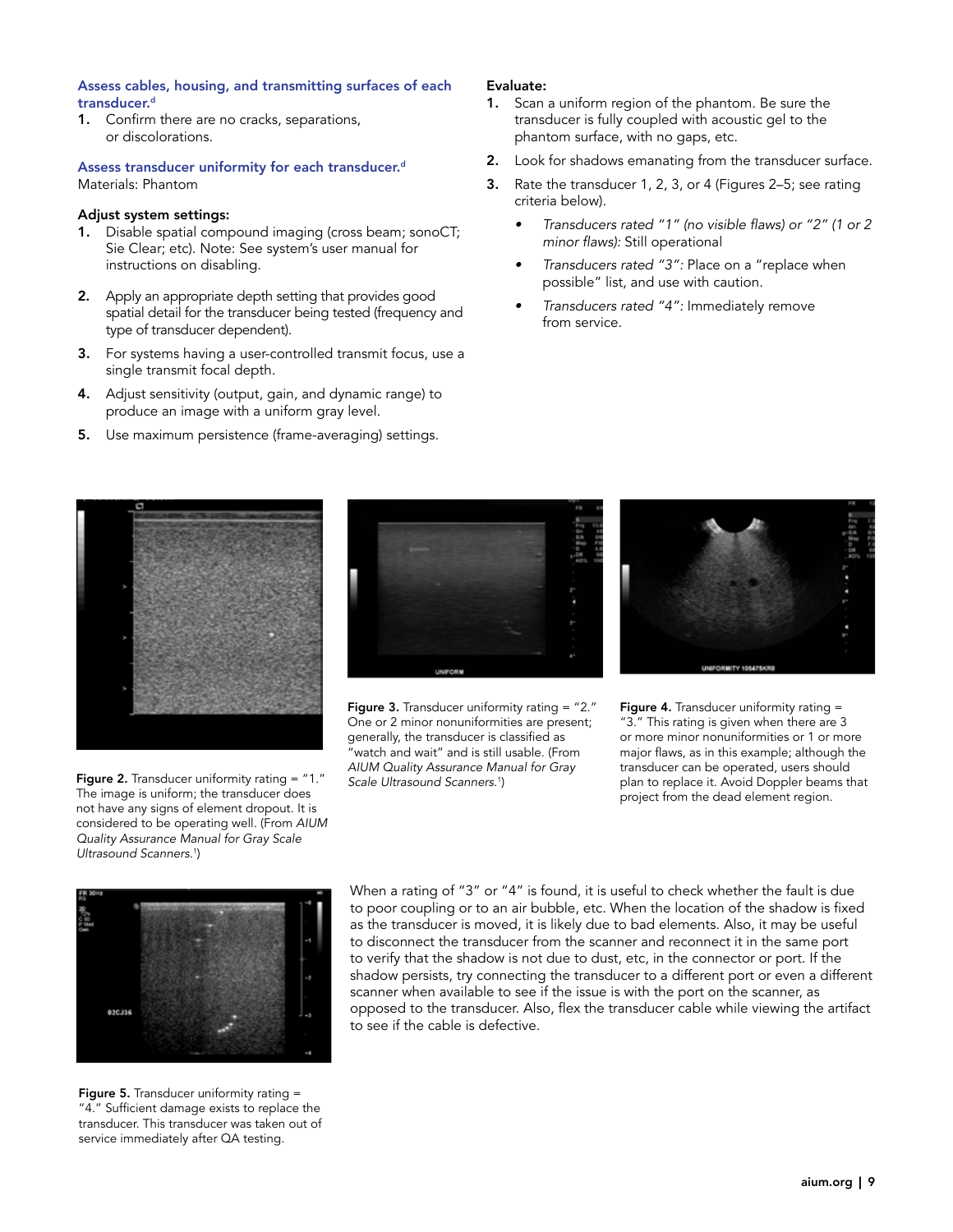#### Assess the maximum depth of visualization for each transducer.<sup>a,d</sup>

Materials: Phantom containing material that has acoustic properties mimicking soft tissue.

#### Adjust system settings:

- 1. Increase the acoustic power output to 100% (maximum output).
- 2. For multifrequency transducers, use a midfrequency setting; eg, for a transducer that provides imaging at 2.5, 4.5, and 5 MHz, choose 4.5 MHz.
	- Important: Use the same frequency for subsequent testing.
- 3. Place the transmit focus (or multiple focal zones) as deeply as possible to maximize visualization of the image texture (resulting from the microscopic scatterers in the phantom).
- 4. Increase the system gain to the level where electronic noise is just barely perceptible.

#### Evaluate:

- 5. Scan a region of the phantom, and freeze an image.
- 6. Use the electronic calipers to estimate the maximum distance over which you can visualize the background texture pattern (see Figures 6 and 7).
	- Call this measurement the maximum DOP.
	- Use this number to compare performance from one QA session to the next.

It is recommended that the process be carried out using both fundamentalfrequency imaging and harmonic imaging for each transducer.

*Page B of the example report form has spaces for recording results.*

#### Assess distance measurement accuracy for each transducer.<sup>a, d</sup>

Materials: Phantom containing discrete targets embedded in a material that has acoustic properties mimicking soft tissue.

#### Evaluate:

- 1. For vertical distance measurement accuracy, scan a phantom, viewing a column of targets axially, with the transducer positioned to image the targets near the center of the displayed field (Figure 8). If a user-adjustable transmit focus is present, ensure the focal zone caret (if displayed) is located at the level of the intended measurement.
- 2. Place digital calipers to measure the "leading edge–to–leading edge" distance between 2 targets. Using targets most distant from each other minimizes caliper positioning error.
- 3. Compare the measured distance with the known separation between the targets. The variance should be less than 2% or less than 2 mm, whichever is greater.



Figure 6. Setup to estimate the maximum DOP for a curvilinear array transducer. The value displayed here is 10.88 cm. Caliper positions are used to estimate the maximum DOP.



Figure 7. Setup for measuring the depth of visualization with a linear array transducer. The value displayed here is 8.43 cm.



Figure 8. Vertical distance measurement checks. Caliper markers are placed to measure from the leading edge to the leading edge of 2 targets separated by 4 cm. The digital caliper readout (4.06 cm) agrees very well with this expected distance. The error is 0.06 cm, or 1.5%, and is less than 2%, which would be considered defective.<sup>2</sup>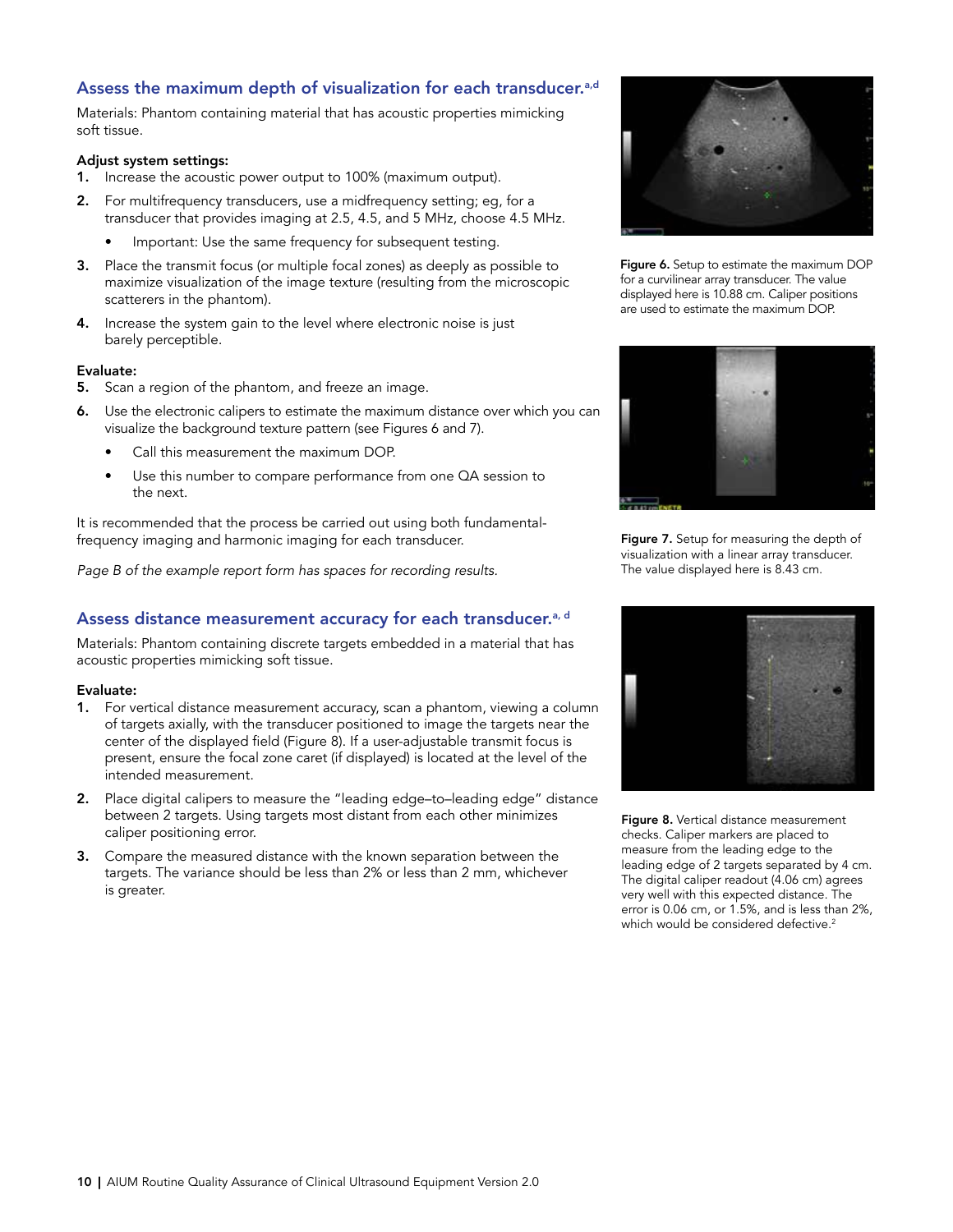- 4. Repeat for horizontal measurement accuracy, imaging targets with known horizontal spacing. For systems with an adjustable transmit focus, ensure the focal zone caret (if displayed) is located at the level of the intended measurement.
- 5. Place digital calipers to measure from the center to the center of 2 of these targets (Figure 9).
- 6. Compare the measured distance with known separation. The variance should be less than 3% or less than 3 mm, whichever is greater.
- 7. For 3-dimensional (3D) transducers, repeat for targets viewed in an elevational plane constructed from the volumetric data. Scan the phantom using a transducer orientation such that the acquisition plane produces an image of line targets as in Figure 10, top left. A reconstructed elevational plane will appear as in Figure 10, top right. Place calipers to measure from the center to the center of 2 targets viewed laterally in this reconstructed plane. The variance should be less than 3% or less than 3 mm, whichever is greater.

Record results for each transducer using the report form.

#### RECOMMENDED BUT NOT MANDATORY:

#### Evaluate the target resolution for each transducer.<sup>a,d</sup>

Materials: Phantom choice is at the discretion of the facility.

#### Evaluate:

A common approach for evaluating spatial resolution is to use phantoms that contain groups of line targets that are separated at different distances in the lateral and/or axial direction. Users scan each section of the phantom and judge the closest target spacing at which target images do not overlap

Another method being used for estimating lateral resolution versus depth is to use images of columns of line targets whose axes are perpendicular to the image plane. Measuring the widths of displayed echo signals from the line targets, such as the full width at half the maximum amplitude or the width at levels that are 20 dB below the maximum echo signal amplitude, are commonly used. Some users employ software, such as UltraIQ,10 which has apps specifically designed for resolution assessments that are based on displayed widths of point targets. Records are maintained of results for comparisons over time.



Figure 9. Horizontal distance measurement test. Caliper markers are placed to measure from the center to the center of the 2 targets positioned horizontally to one another. The known distance between the targets is 3 cm, and the readout (2.97 cm) agrees with this distance to within 0.03 cm or 1%. An error of 3% would be considered a defect for horizontal distance measurements.<sup>2</sup>



Figure 10. Measurement accuracy for a reconstructed plane using a 3D transducer. The image on the top left is one of the scan planes comprising a 3D volume, and the lower left is a "C-plane" (constant depth plane) constructed from the volumetric data. The top right is an elevational plane, also constructed from the volumetric data, with a view of the line targets in the phantom that displays their geometric arrangement. Cursors are positioned to measure the separation between 2 targets separated laterally in this image plane. The known separation is 2.0 cm. The readout is 1.98 cm, well within acceptable limits.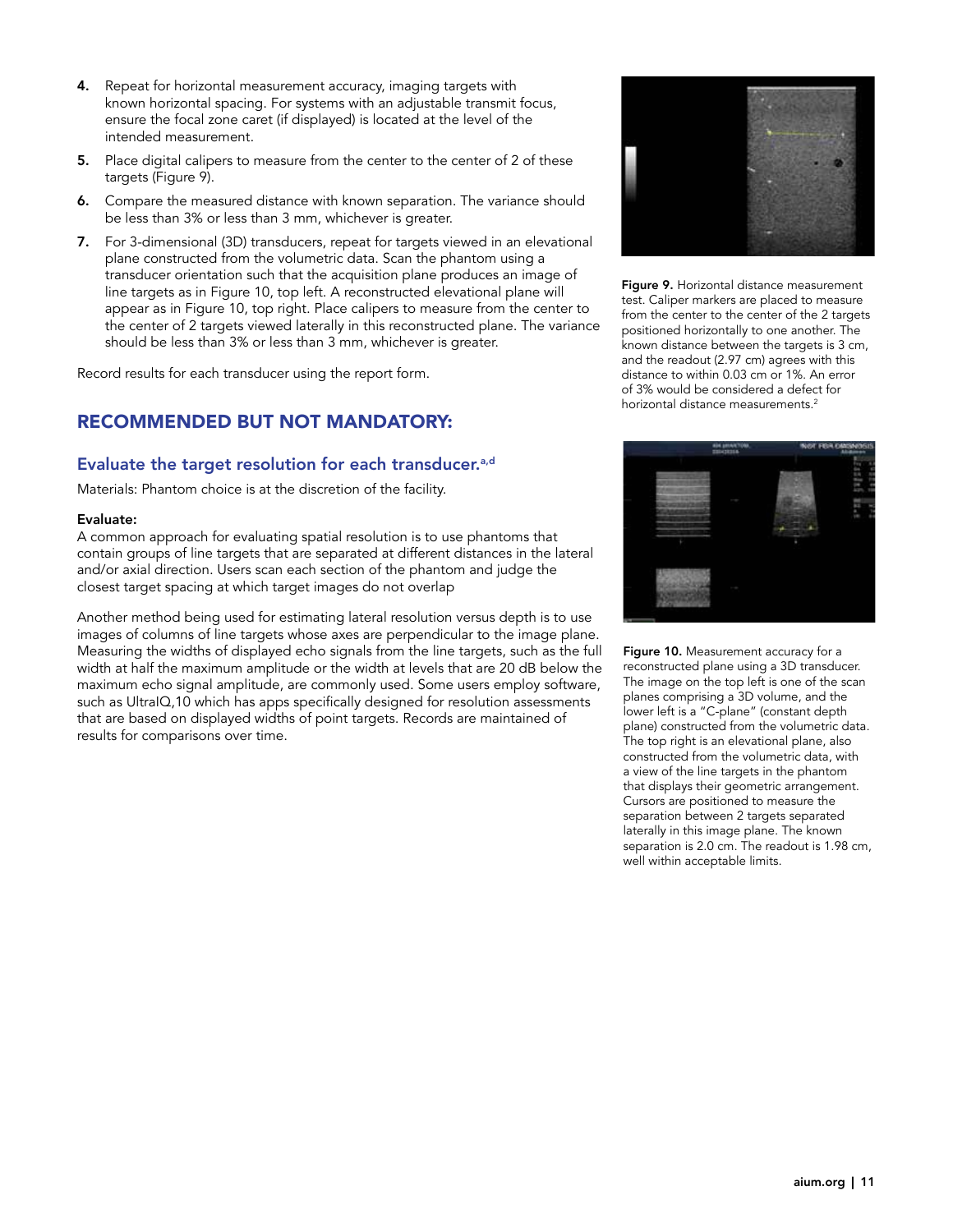### References

- 1. American Institute of Ultrasound in Medicine. *AIUM Quality Assurance Manual for Gray Scale Ultrasound Scanners*. Laurel, MD: American Institute of Ultrasound in Medicine; 2014.
- 2. Goodsitt M, Carson P, Witt S, Hykes D, Kofler J. Real-time B-mode ultrasound quality control test procedures: report of AAPM Ultrasound Task Group No. 1. *Med Phys* 1998; 25:1385–1406.
- 3. Zagzebski J, Kofler J. Ultrasound equipment quality assurance. In: Papp J (ed). *Quality Management in the Imaging Sciences.* 3rd ed. St Louis, MO: Mosby; 2006:253–258.
- 4. International Electrotechnical Commission. IEC TS 62736: Ultrasonics—Pulse-Echo Scanners—Simple Methods for *Periodic Testing to Verify Stability of an Imaging System's Elementary Performance.* Geneva, Switzerland: International Electrotechnical Commission; 2016.
- 5. Hangiandreou N, Stekel S, Tradup D, Gorny, K, King D. Four-year experience with a clinical ultrasound quality control program. *Ultrasound Med Biol* 2011; 37:1350–1357.
- 6. US Food and Drug Administration. Marketing Clearance of Diagnostic Ultrasound Systems and Transducers: Guidance for *Industry and Food and Drug Administration Staff.* Silver Spring, MD: US Food and Drug Administration; 2019.
- 7. Weigang B, Moore GW, Gessert J, Phillips WH, Schafer M. The methods and effects of transducer degradation on image quality and the clinical efficacy of diagnostic sonography. *J Ultrasound Med* 2003; 19:3–13.
- 8. Bigelow T, Moore W, Zagzebski J. Ensuring clinical efficacy and patient safety with repaired ultrasound probes. *J Ultrasound Med* 2018; 37:315–328
- 9. Acertara Acoustic Labs. *Aureon Probe Testing Product.* Longmont, CO: Acertara Acoustic Labs; 2014.
- 10. Cablon Industries. *UltraIQ.* Leusden, the Netherlands: Cablon Industries; 2017.
- 11. Long Z, Tradup D, Stekel S, Gorny K, Hangiandreou N. Evaluations of UltraIQ software for objective ultrasound image quality assessment using images from a commercial scanner. *J Appl Clin Med Phys* 2018; 19:298–304.
- 12. Thijssen J, Weijers G, de Korte C. Objective performance testing and quality assurance of medical ultrasound equipment. *Ultrasound Med Biol* 2007; 33:460– 471.
- 13. American Institute of Ultrasound in Medicine. Guidelines for Cleaning and Preparing External- and Internal-Use Ultrasound Transducers and Equipment Between Patients as well as Safe Handling and Use of Ultrasound Coupling Gel. Laurel, MD: American Institute of Ultrasound in Medicine; 2020.
- 14. Bevins N. Display quality assurance: recommendations from AAPM TG270 for tests, tools, patterns, and performance criteria. TG18-QC. American Association of Physicists in Medicine website; 2017. http://amos3.aapm.org/abstracts/pdf/127-38283-418554-126069-2127882543.pdf.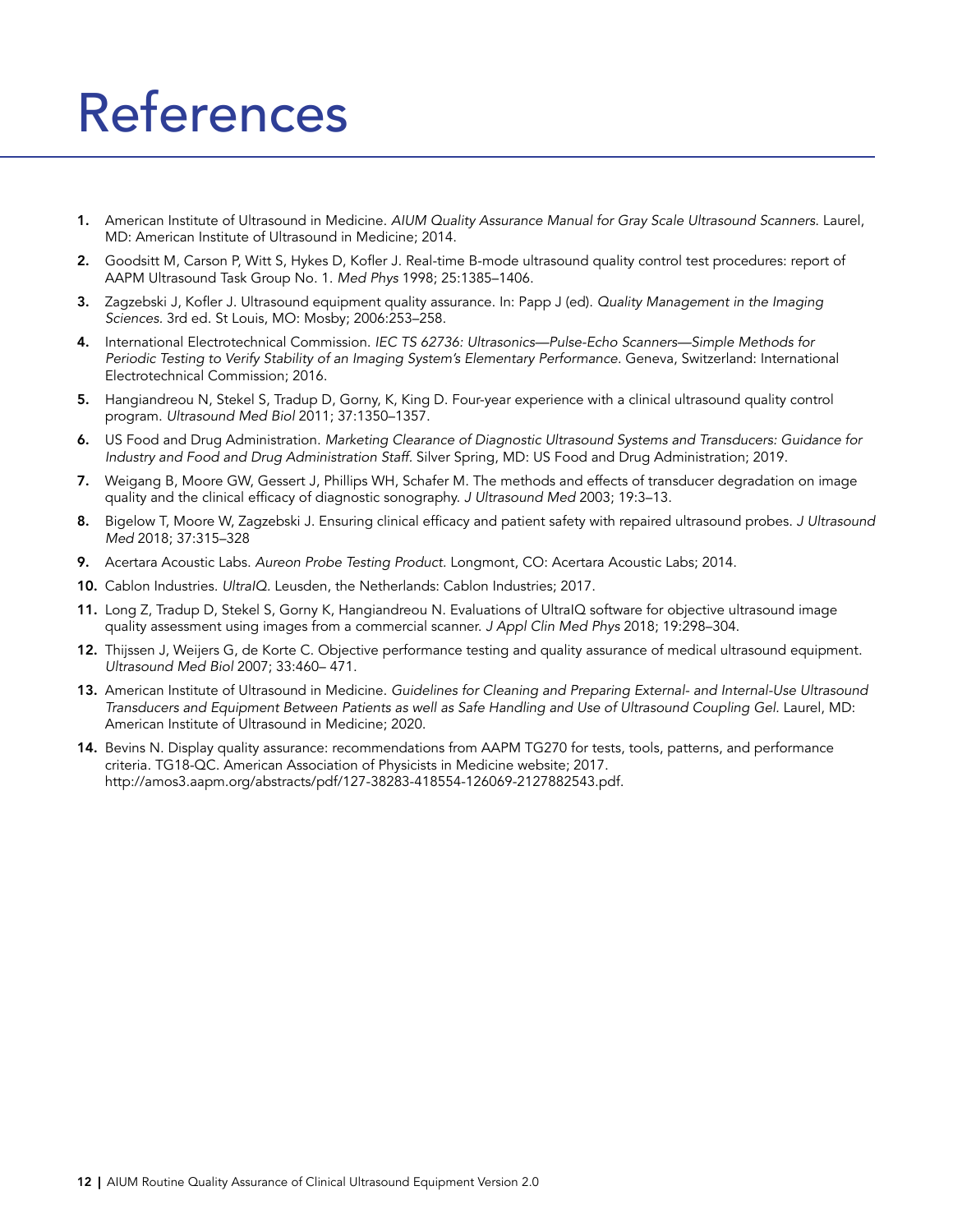## AIUM Annual Ultrasound QA Tests: Summary Report

| <b>SITE/LOCATION</b>       |                  | <b>SURVEY DATE</b>        |  |  |  |  |
|----------------------------|------------------|---------------------------|--|--|--|--|
| <b>SCANNER MAKE, MODEL</b> |                  | <b>SCANNER SERIAL NO:</b> |  |  |  |  |
| <b>PACS ID</b>             |                  | <b>PACS NAME</b>          |  |  |  |  |
| <b>TESTS DONE BY</b>       | <b>SIGNATURE</b> |                           |  |  |  |  |

#### EQUIPMENT EVALUATION SUMMARY

| <b>Test</b> |                                                                             | Pass/Fail? | <b>Tester's Comments &amp;</b><br><b>Recommendations</b> | Date Resolved<br>(For QA manager) |
|-------------|-----------------------------------------------------------------------------|------------|----------------------------------------------------------|-----------------------------------|
|             | Physical and mechanical<br>inspection of scanner; cleanliness               |            |                                                          |                                   |
| 2           | Scanner display monitor<br>performance, and agreement<br>with PACS monitors |            |                                                          |                                   |

Number of transducers tested with this system and listed on page D of this form: \_\_\_\_\_\_\_\_\_\_\_\_\_\_\_\_\_\_\_\_\_\_\_\_\_\_\_\_\_

For each test, indicate the number of transducers that pass (test OK) and the number that fail for the following:

| Visual inspection of transducer for<br>cracks, delaminations, damage to<br>housing, cable damage | PASS        | Transducers |  |
|--------------------------------------------------------------------------------------------------|-------------|-------------|--|
|                                                                                                  | <b>FAIL</b> | Transducers |  |

### aium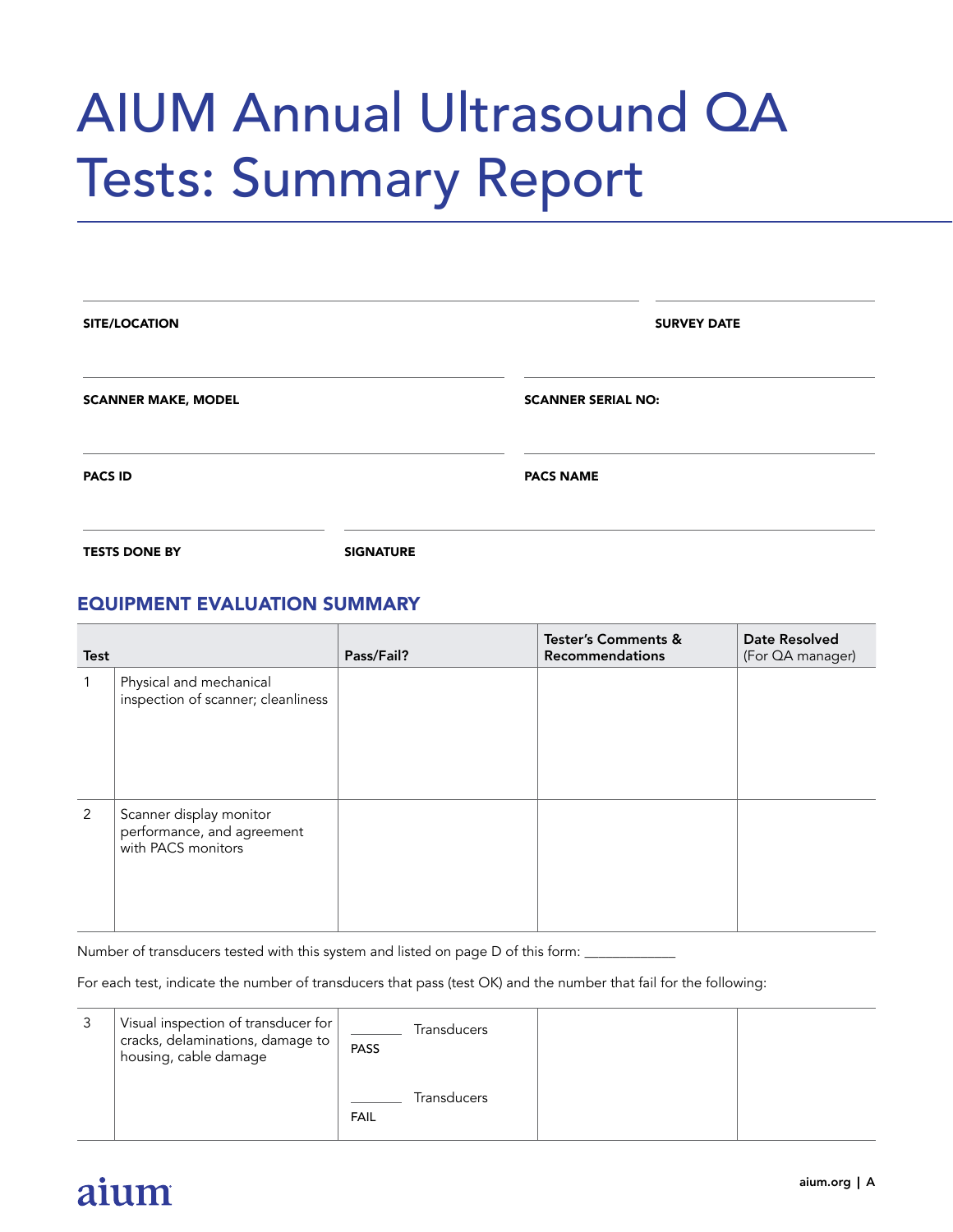#### AIUM ANNUAL ULTRASOUND QA TESTS: SUMMARY REPORT CONTINUED

| <b>Test</b>    |                                                                                              | Pass/Fail?                                                         | <b>Tester's Comments &amp;</b><br><b>Recommendations</b> | Date Resolved<br>(For QA manager) |
|----------------|----------------------------------------------------------------------------------------------|--------------------------------------------------------------------|----------------------------------------------------------|-----------------------------------|
| $\overline{4}$ | Image uniformity and test for<br>dead elements using a phantom<br>or using transducer tester | Transducers<br>PASS (RATING 1 OR 2)                                |                                                          |                                   |
|                |                                                                                              | Transducers<br>FAIL (RATING 3 OR 4)                                |                                                          |                                   |
| 5              | Sensitivity test for each<br>transducer using the maximum<br>relative DOP                    | Transducers<br>PASS (<1-CM CHANGE)                                 |                                                          |                                   |
|                |                                                                                              | Transducers<br>FAIL (>1-CM CHANGE)                                 |                                                          |                                   |
| 6a             | Geometric accuracy, vertical                                                                 | Transducers<br>PASS                                                |                                                          |                                   |
|                |                                                                                              | Transducers<br>FAIL (ERROR IS >2% OR<br>>2 MM, WHICHEVER IS LESS)  |                                                          |                                   |
| 6b             | Geometric accuracy, horizontal                                                               | Transducers<br>PASS                                                |                                                          |                                   |
|                |                                                                                              | Transducers<br>FAIL (ERROR IS > 3% OR<br>>3 MM, WHICHEVER IS LESS) |                                                          |                                   |
| 6с             | Geometric accuracy, elevational<br>(3D transducers only)                                     | Transducers<br>PASS                                                |                                                          |                                   |
|                |                                                                                              | Transducers<br>FAIL (ERROR IS >3% OR<br>>3 MM, WHICHEVER IS LESS)  |                                                          |                                   |
| 7              | Resolution test (optional)                                                                   | Transducers<br>PASS                                                |                                                          |                                   |
|                |                                                                                              | Transducers<br><b>FAIL</b>                                         |                                                          |                                   |

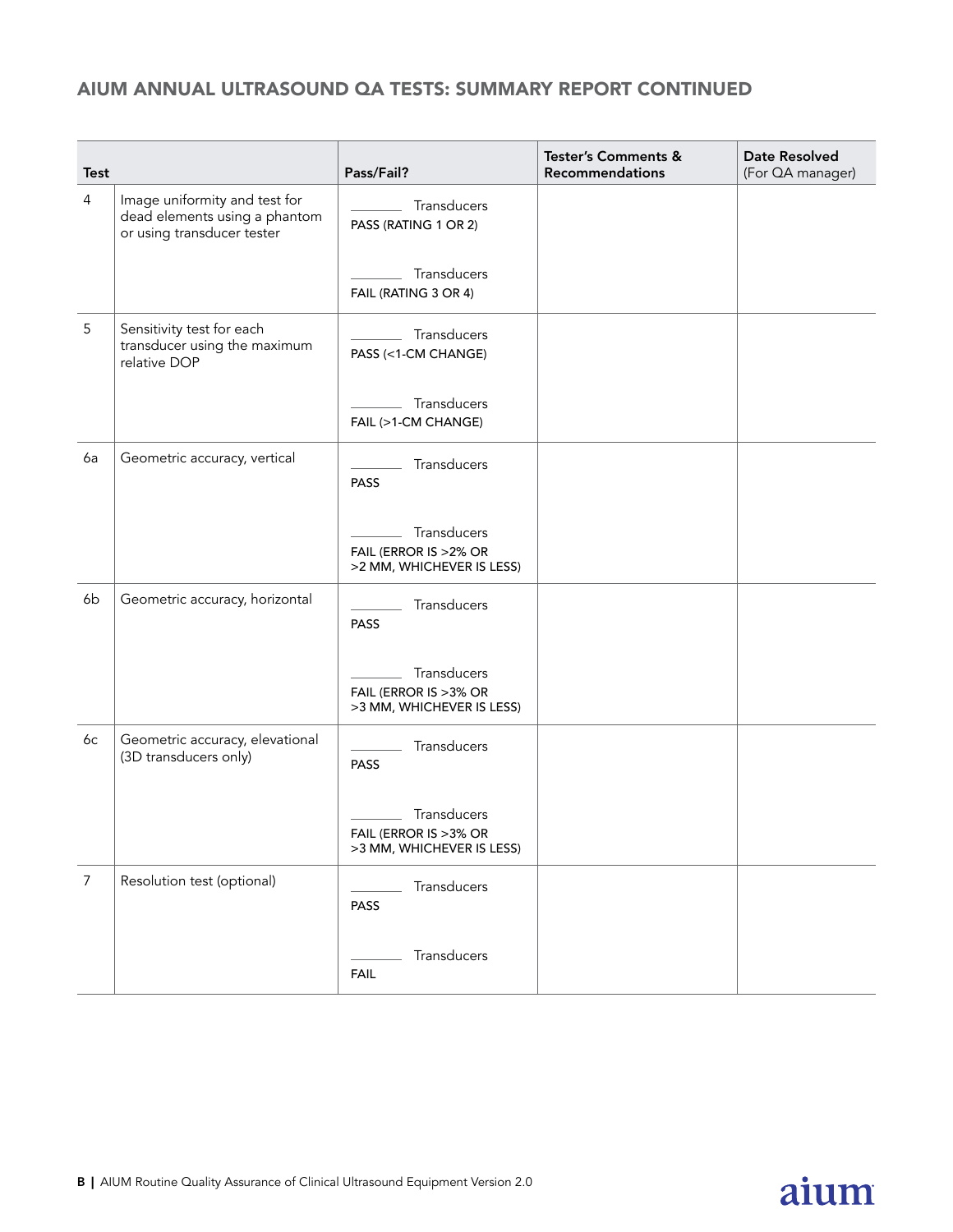#### AIUM ANNUAL ULTRASOUND QA TESTS: SUMMARY REPORT CONTINUED

#### General Machine Cleanliness:

| Keyboard, knobs, controls clean, functional?                                                                                                                     |   |           | Yes |   | No        |             |
|------------------------------------------------------------------------------------------------------------------------------------------------------------------|---|-----------|-----|---|-----------|-------------|
| Monitors clean?                                                                                                                                                  |   |           | Yes |   | No        |             |
| Air filters clean?                                                                                                                                               |   |           | Yes |   | No        | Cleaned     |
| <b>Mechanical and Electrical:</b>                                                                                                                                |   |           |     |   |           |             |
| Wheels fastened securely and rotate easily?                                                                                                                      |   |           | Yes |   | No        |             |
| Wheel locks work well?                                                                                                                                           |   |           | Yes |   | No        |             |
| Accessories fixed securely?                                                                                                                                      |   |           | Yes |   | <b>No</b> |             |
| Cords attached securely?                                                                                                                                         |   |           | Yes |   | No        |             |
| Image Displays on Scanner and PACS Workstation: Level of Agreement<br>Quality of agreement between scanner and workstation for low-level and high-level signals: |   |           |     |   |           |             |
| 1 poor                                                                                                                                                           | 2 | 3 average |     | 4 |           | 5 excellent |
| Assessment Using TG18-QC or the SMPTE Test Pattern<br>Is the 0%-5% contrast transition visible?                                                                  |   |           |     |   |           |             |
| System monitor:                                                                                                                                                  |   |           | Yes |   | <b>No</b> |             |
| PACS reading room monitor:                                                                                                                                       |   |           | Yes |   | No        |             |
| Is the 95%-100% contrast transition visible?                                                                                                                     |   |           |     |   |           |             |
| System monitor:                                                                                                                                                  |   |           | Yes |   | No        |             |
| PACS reading room monitor:                                                                                                                                       |   |           | Yes |   | No        |             |
| Is the grayscale ramp smooth (TG18-QC pattern)?                                                                                                                  |   |           |     |   |           |             |
| System monitor:                                                                                                                                                  |   |           | Yes |   | No        |             |
| PACS reading room monitor:                                                                                                                                       |   |           | Yes |   | No        |             |
| Are all line pair patterns distinct at the center and corners?                                                                                                   |   |           |     |   |           |             |
| System monitor:                                                                                                                                                  |   |           | Yes |   | No        |             |
| PACS reading room monitor:                                                                                                                                       |   |           | Yes |   | No        |             |
| Comments:                                                                                                                                                        |   |           |     |   |           |             |
|                                                                                                                                                                  |   |           |     |   |           |             |
|                                                                                                                                                                  |   |           |     |   |           |             |

### aium